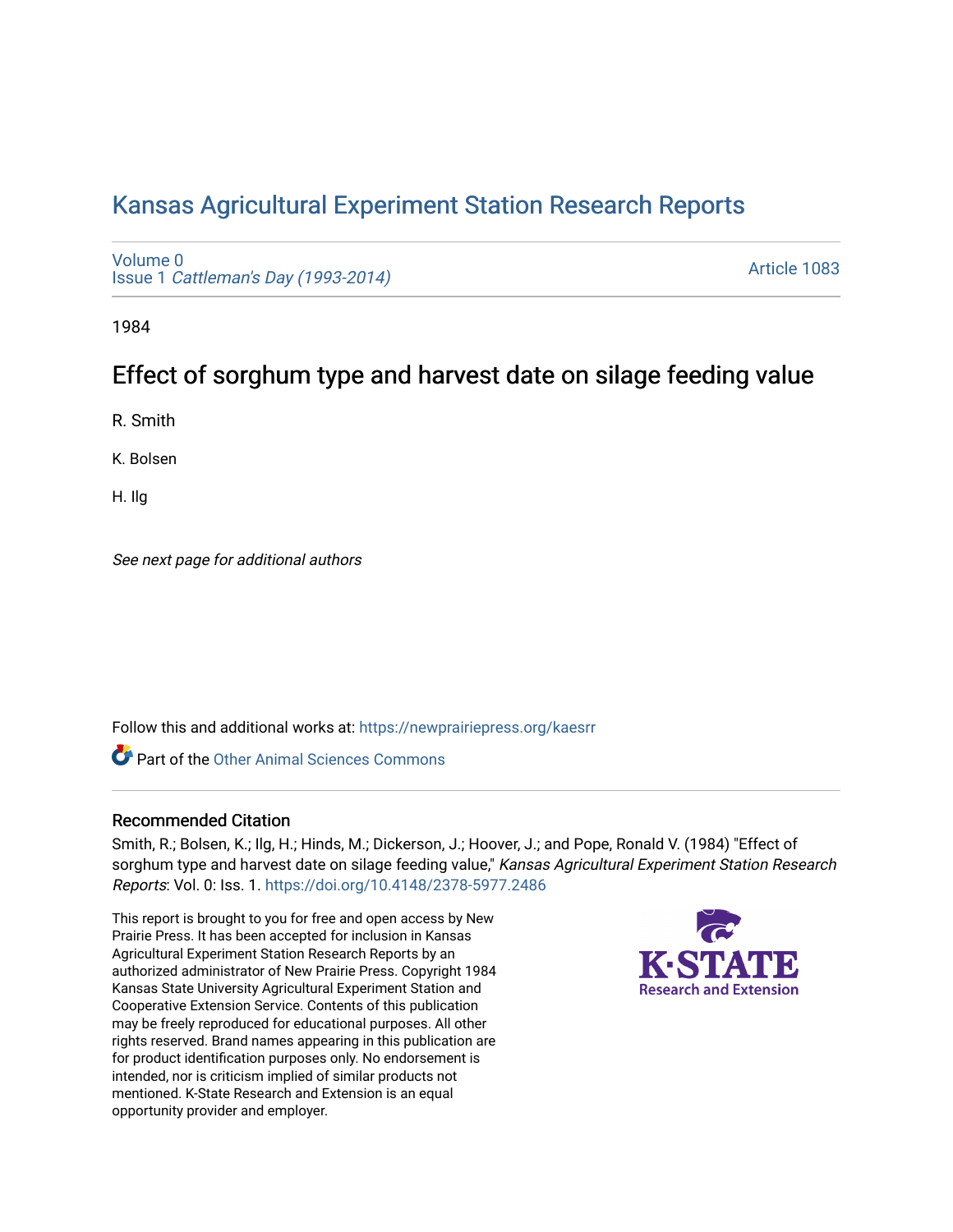# Effect of sorghum type and harvest date on silage feeding value

### Abstract

Five silages produced in 1982 were evaluated in two growing trials using 96 steer calves. Forage sorghum silage (heading) was assigned a feeding value of 100. Based on comparative rates and efficiencies of gain, feeding value for the grain sorghum silage averaged 107.5 in Trial 1. The non-heading forage sorghum silage had a value of 64.6 in Trial 1 but only 40.2 before freezing and 31.4 after freezing in Trial 2. The poor values for the non-heading silages were due, in part, to very low feed intakes. There was no advantage in harvesting the non-heading sorghum after a freeze. Rolling the grain sorghum silage to break 95 % of the grain did not improve its value. In Trial 2, adding alfalfa haylage to the non-heading silages did increase steer performance.

## Keywords

Cattlemen's Day, 1984; Kansas Agricultural Experiment Station contribution; no. 84-300-S; Report of progress (Kansas State University. Agricultural Experiment Station and Cooperative Extension Service); 448; Beef; Sorghum; Harvest; Silage; Value

### Creative Commons License



This work is licensed under a [Creative Commons Attribution 4.0 License](https://creativecommons.org/licenses/by/4.0/).

### Authors

R. Smith, K. Bolsen, H. Ilg, M. Hinds, J. Dickerson, J. Hoover, and Ronald V. Pope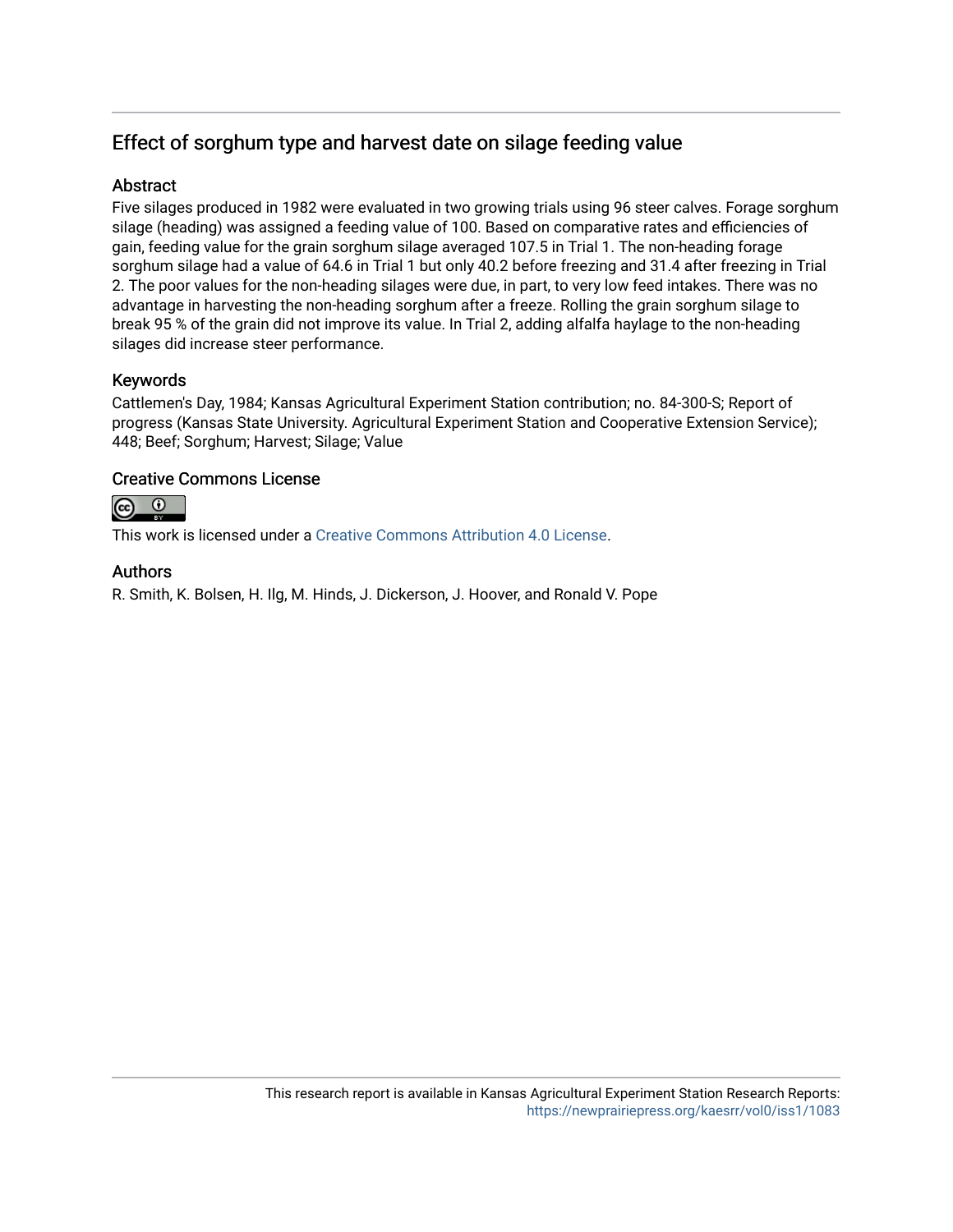

Russell Smith, Keith Bolsen, Harvey Ilg Mark Hinds, Ron Pope, John Dickerson, and Jim Hoover

#### Summary

Five silages produced in 1982 were evaluated in two growing trials using 96 steer calves. Forage sorghum silage (heading) was assigned a feeding value of 100. Based on comparative rates and efficiencies of gain, feeding value for the grain sorghum silage averaged 107.5 in Trial 1. The non-heading forage sorghum silage had a value of 64.6 in Trial 1 but only 40.2 before freezing and 31.4 after freezing in Trial 2. The poor values for the non-heading silages were due, in part, to very low feed intakes. There was no advantage in harvesting the non-heading sorghum after a freeze. Rolling the grain sorghum silage to break 95% of the grain did not improve its value. In Trial 2, adding alfalfa haylage to the non-heading silages did increase steer performance.

#### Introduction

Sorghum's importance as a feed grain and silage crop has increased steadily in the high-plains region during the past 25 years. In 1981 and 1982, more acres and tons of sorghum than corn were harvested, stored, and fed as silage in Kansas. Today, improved forage sorghum hybrids often give dry matter yields comparable to corn but with lower production costs. Because of their high grain content, corn silages are superior to sorghum silages, especially when high-silage rations are fed to growing cattle. Also, variation in feeding value is often large between the sorghum varieties, due to such factors as maturity (early and late season), plant height, grain and forage yields, dry matter content, and plant composition (crude protein, fiber, etc.).

Only limited information is available concerning the feeding values of silages made with improved hybrids from the three major sorghum types: (1) (2) grain-producing forage-type; and (3) non-heading forage-type. grain-type; Documenting these feeding values was one objective of these trials.

Previous research at Hays and Manhattan has shown that processing whole-plant sorghum silages is not cost effective. A second objective was to continue our comparison of processed and unprocessed grain sorghum silages.

## **Experimental Procedures**

Trial 1. Three whole-plant silages were made in the fall of 1982: 1) Dekalb E 67 red grain sorghum (grain sorghum); 2) Pioneer 947 forage sorghum (heading); 3) Funks G 1990 hybrid forage sorghum (non-heading). The harvest dates and dry matter (DM) contents are shown in Table 12.1.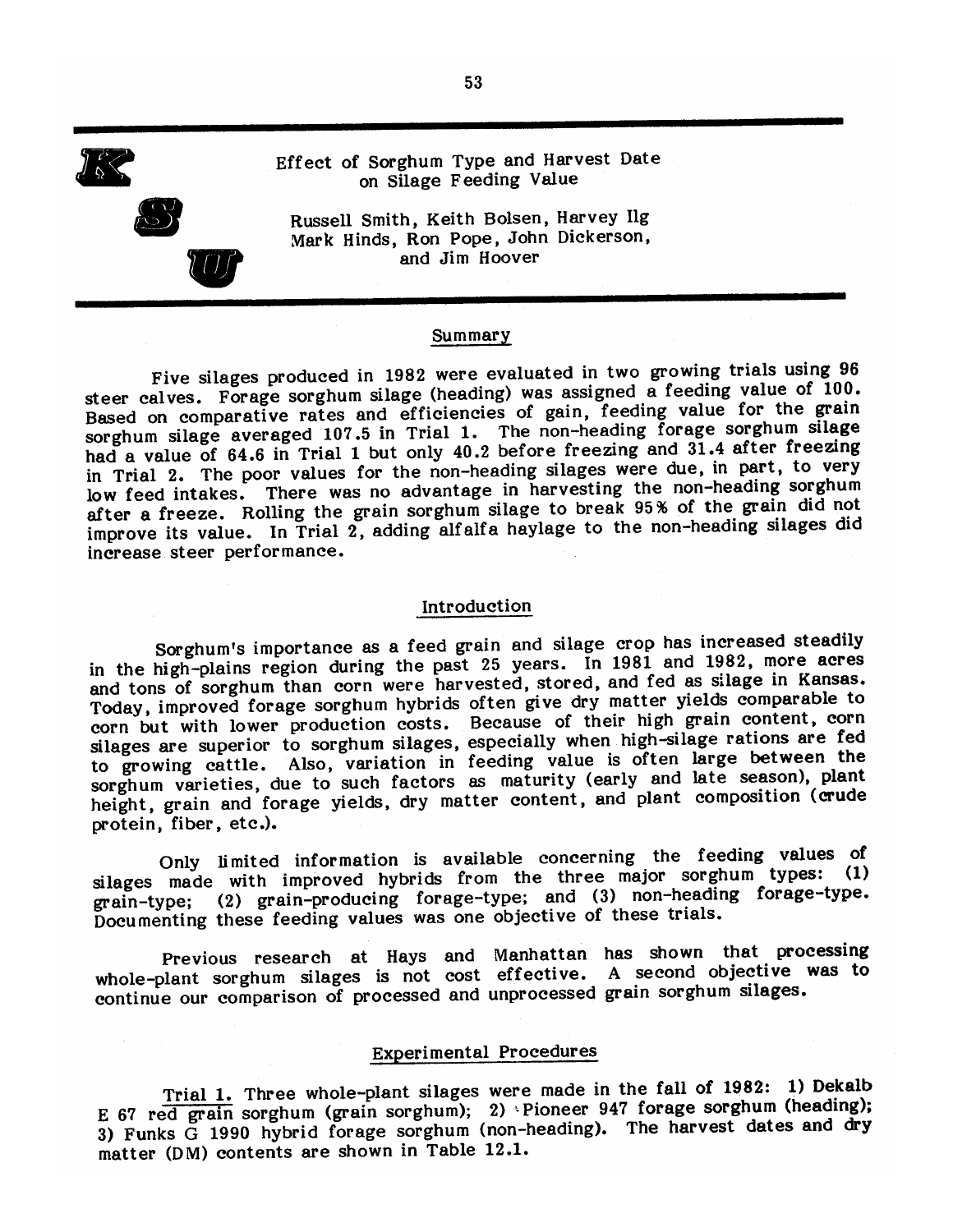All crops were direct-cut using a Field Queen forage harvester equipped with a 2-inch recutter screen. The non-heading and heading forage sorghums were ensiled in 10  $x$  50 ft. and the grain sorghum in a 16  $x$  50 ft. concrete stave silo. The silos were opened on November 18 and 19, 1982.

Each of the three silages was fed without further processing. Grain sorghum silage also was fed after processing with a Roskamp® model K roller mill to break about 95% of the grain. Each silage ration was fed to 16 Angus, Angus x Hereford, Angus x Simmental, and Hereford x Simmental steer calves (four pens of four calves per ration). Each silage was full-fed with 1.8 lb (DM basis) of supplement per steer daily. Rations were formulated to provide 12.5% crude protein (DM basis), 150 mg of monensin per calf daily, and equal amounts of calcium, phosphorus, and vitamin A. The growing trial was 56 days (November 20, 1982 to January 14, 1983).

For 3 weeks before the trial began, all the calves were fed free-choice prairie hay and 3 lb of rolled milo plus soybean meal concentrate. All calves were weighed individually on 2 consecutive days after 16 hr without feed or water, at the start and at the end of the trial. Prior to the final weighings, all calves were fed the same amount of feed (about 10 lb of DM). Intermediate weights were taken before the A.M. feeding on day 28. The calves were implanted with 36 mg of Ralgro at the start of the trial.

Each silage was sampled twice weekly. Feed intake was recorded daily for each of the 16 pens and the quantity of silage fed adjusted daily to assure that fresh feed was always in the bunks. Feed not consumed was removed, weighed, and discarded as necessary.

Trial 2: Three silages were made in the fall of 1982: Cargill 200 forage sorghum (heading) and Funks G 1990 forage sorghum (non-heading), harvested either before or 1 week after freezing. The harvest dates and dry matter contents are shown in Table 12.1.

All crops were harvested as described in Trial 1. The non-heading, pre-freeze sorghum silage was the same silage used in Trial 1. The heading forage sorghum and the post-freeze non-heading sorghum were ensiled in  $14 \times 60$  ft. concrete stave silos. For each silage, six nylon bags were filled with about 30 lb of crop and buried at two different depths.

Six rations were compared: each silage was fed with (50/50 mixture DM basis) and without alfalfa haylage (haylage) from a Harvestore<sup>®</sup>. The cattle were the same ones used in Trial 1; all received the appropriate forage plus 1.8 lb (DM basis) of supplement daily. All rations contained 12.5% crude protein. Haylage provided about 62, 61, and 64% of the total ration protein for the non-heading preand post-freeze and heading silage rations, respectively. Calves were allotted by weight and previous rate of gain to minimize any carry-over influence from Trial 1. Final weights from Trial 1 were used as starting weights for Trial 2 and final weights were taken as described in Trial 1. The growing trial was 54 days (January 14 to March 8, 1983).

the control of the control of the control of the control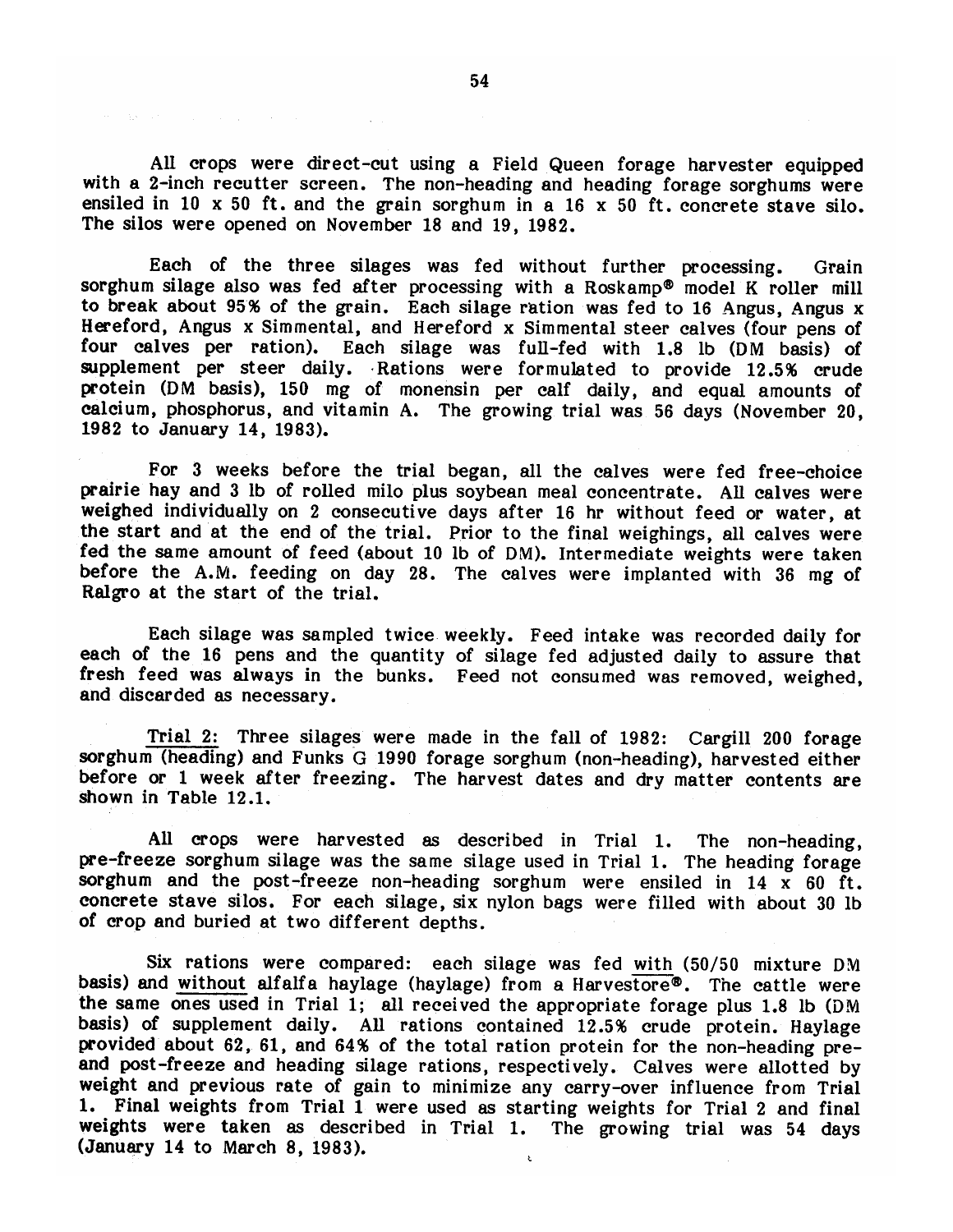#### Results and Discussion

The five silages fed in the two trials were well preserved and free of visable mold or spoilage. Chemical analyses and dry matter recoveries for silages are shown in Table 12.1. The wet, pre-freeze non-heading silage had the least efficient fermentation and the lowest DM recovery. The drier post-freeze silage had a more desirable lactic acid fermentation and a better DM recovery. The analyses of the heading and grain sorghum silages were typical.

Trial 1: Preformance by calves fed the four silages is shown in Table 12.2. The two grain sorghum silages gave the fastest gains and highest intakes (P<.05); non-heading sorghum silage, the slowest gain and lowest intake (P<.05). Performance by calves fed heading forage sorghum silage was intermediate, except they made 3.3% more efficient gains than steers fed grain sorghum silage.

Rolling the sorghum silage to crack the grain did not significantly improve its nutritional value. Although cattle feeders often express concern about how effectively the sorghum grain from whole-plant silages is digested, the good performance by calves in this trial and a similar trial in 1981 (Report of Progress 427) suggests that the grain was well utilized. Also, high DM intakes (except for the non-heading silage) and mild weather contributed to fast and efficient gains. Some of the gain may have been compensatory, since the pre-trial hay + grain ration was rather low in energy. But our weighing procedures should have prevented excessive fill from biasing the gains upward.

Trial 2: Performance by calves receiving the six rations is shown in Table 12.3. Heading sorghum silage rations produced faster gains (P<.05) and higher intakes (P<.05) than any of the non-heading silage rations. Steers fed the post-freeze non-heading silage alone gained significantly slower and were less efficient (P<.05), even though they had higher DM intakes (P<.05), than steers fed Haylage, when added to the pre- and the pre-freeze non-heading silage. post-freeze non-heading silages, significantly improved steer performance.<br>However, when haylage was added to the heading silage, rate and efficiency of gain were slightly reduced. Cold weather adversely affected performance in this trial.

The growing season was favorable in Manhattan and produced a high grain content in the grain sorghum and heading forage sorghum silages. In Trial 1 grain made up 47.9% of the silage dry matter in the grain sorghum silage and 31.4% in forage sorghum silage.

Relative feeding values for the silages in both trials were compared by assigning a value of 100 to the heading forage sorghum silages. Based on comparative rates and efficiencies of gain, grain sorghum silage had a feeding value of 108 when unprocessed and 107 when processed. The pre-freeze non-heading forage sorghum had a feeding value of 64.6 in Trial 1 and 40.2 in Trial 2. Delaying harvest of the non-heading sorghum until after a freeze reduced its relative feeding value to 31.4. These disastrously low values for the non-heading silages reflect their high moisture content, absence of grain, low digestibility, and poor DM intake.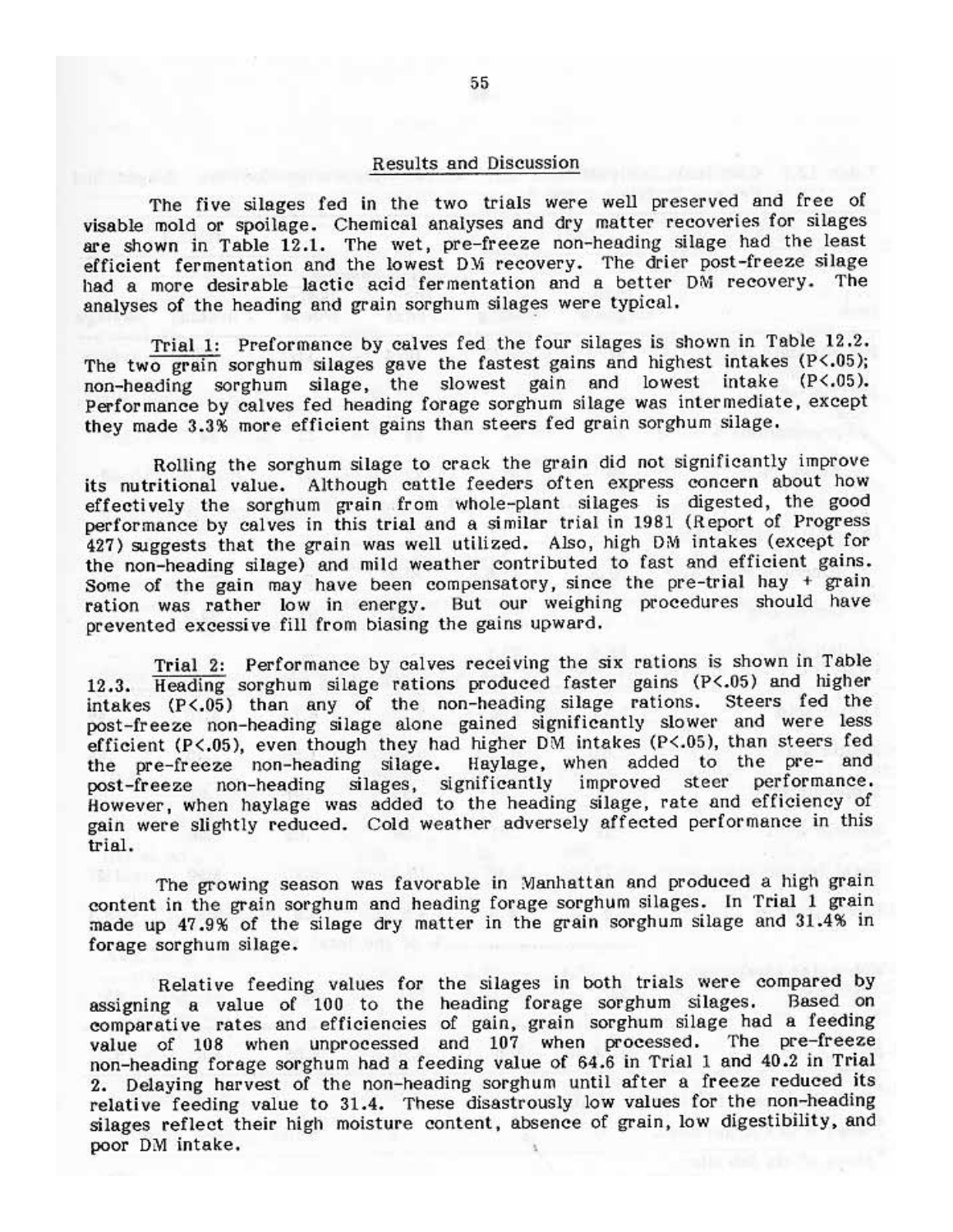|                          | Trial 1          |         |                      |                  | Trial 2 |         |
|--------------------------|------------------|---------|----------------------|------------------|---------|---------|
|                          |                  |         | Non-heading          |                  |         |         |
| Item                     | Grain<br>sorghum | heading | pre-<br>freeze*      | post-<br>freeze  | heading | haylage |
| Harvest date (1982)      | 9/20             | 9/23    | 10/4                 | 11/1             | 9/27    | 5/25    |
| Dry matter:              |                  |         |                      |                  |         |         |
| pre-ensiled, %           | 37               | 31      | 24                   | 31               | 34      |         |
| silage, %                | 36               | 30      | 22                   | 30               | 33      | 58      |
|                          |                  |         | % of the D.M ensiled |                  |         |         |
| Dry matter recoveries:   |                  |         |                      |                  |         |         |
| concrete stave silo      | $90.6^\circ$     | 85.6    | 79.9                 |                  |         |         |
| buried bag <sup>8</sup>  |                  |         | 89.7                 | 92.8             | 94.9    |         |
| lab silo <sup>b</sup>    | 95.5             | 92.2    |                      |                  |         |         |
|                          |                  |         | % of the silage DM   |                  |         |         |
| Lactic acid              | 5.10             | 4.62    | 2.77                 | 4.15             | 4.70    | .49     |
| Acetic acid              | 1.61             | .75     | 6.00                 | 1.59             | 1.15    | .64     |
| Propionic acid           | .02              | .01     | .83                  | .01              | .01     | .04     |
| Butyric acid             | .01              | .01     | .09                  | .03              | .06     | .01     |
| Total fermentation acids | 6.72             | 5.40    | 10.3                 | 5.80             | 5.90    | 1.27    |
| Crude protein            | 8.9              | 8.6     | 6.5                  | 5.8              | 8.9     | 18.1    |
|                          |                  |         |                      | % of the total N |         |         |
| Hot water insoluble-     |                  |         |                      |                  |         |         |
| nitrogen                 | 62               | 72      | 36                   | 45               | 54      | 45      |
|                          |                  |         |                      |                  |         |         |
| pH                       | 4.19             | 3.90    | 4.10                 | 4.05             | 4.01    | 5.31    |

WEBTUI HIGH mich

Table 12.1 Chemical Analyses and Dry Matter Recoveries for the Silages and Haylage in Trials 1 and 2.

\*This silage was fed in both trials.

 $a$ Mean of six nylon bags.

 $<sup>b</sup>$ Mean of six lab silos.</sup>

<sup>c</sup>Estimated recovery.